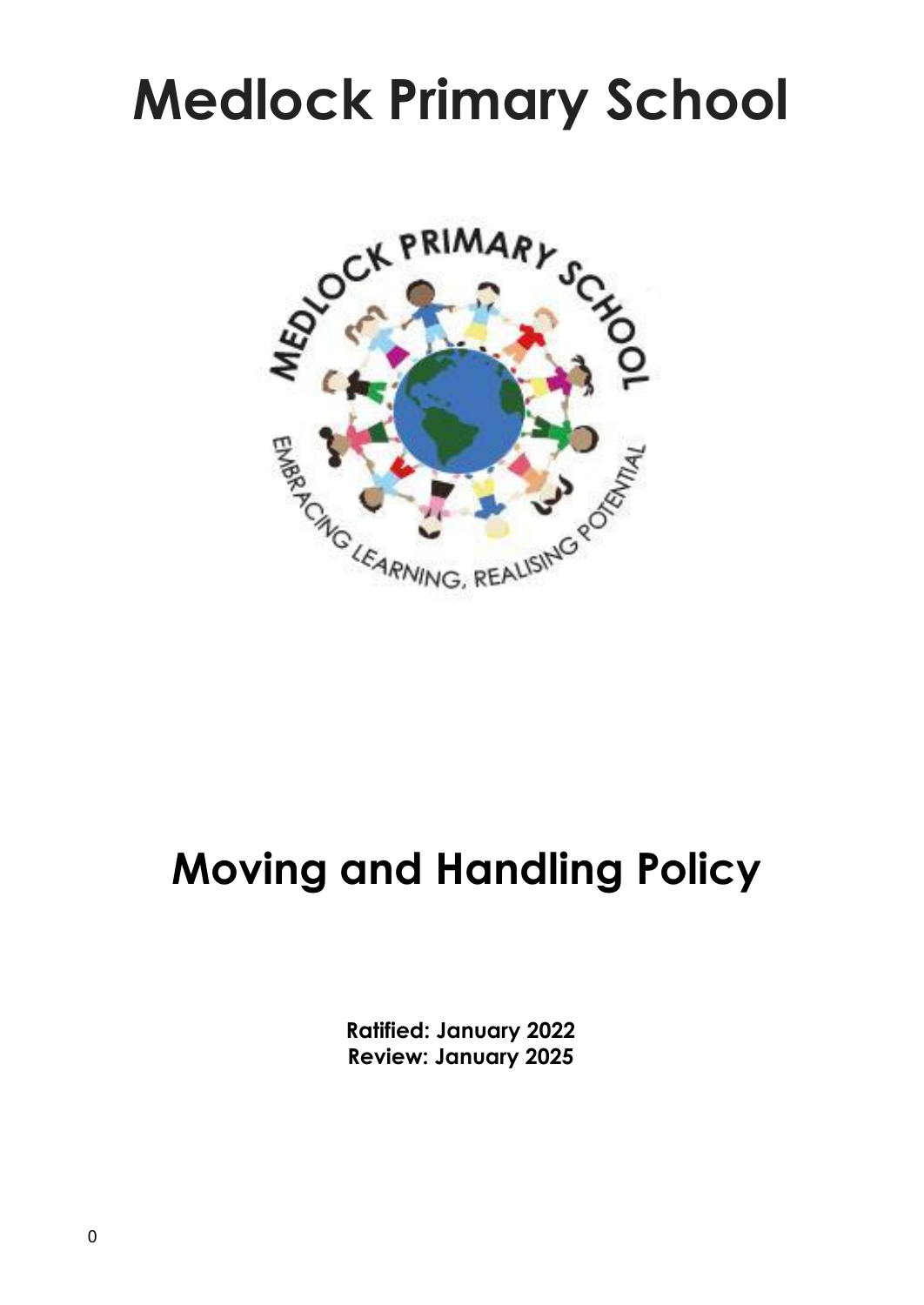# **Table of Contents**

Statement of Intent 2

Aims of the Policy 2

Definitions 2

Roles and Responsibilities 3

Governors and Headteacher Responsibilities 3

Designated Lead Responsibilities 4

Employee Responsibilities 4

Dressing for Safety 5

Staff Training 5

Risk Assessment 5

Moving and Handling Plans 6

Reviewing Risk Assessments and Moving and Handling 6

Plans

- Managing Moving and Handling Equipment 7
- Managing Emergency Situations 7

Managing Moving and Handling Off the School Site 7

Reporting Concerns or Unsafe Practice 7

Requesting Specialist Advice on Moving and Handling 7

Therapeutic Moving and Handling Plans 8

Policy Information and Review 8

Appendices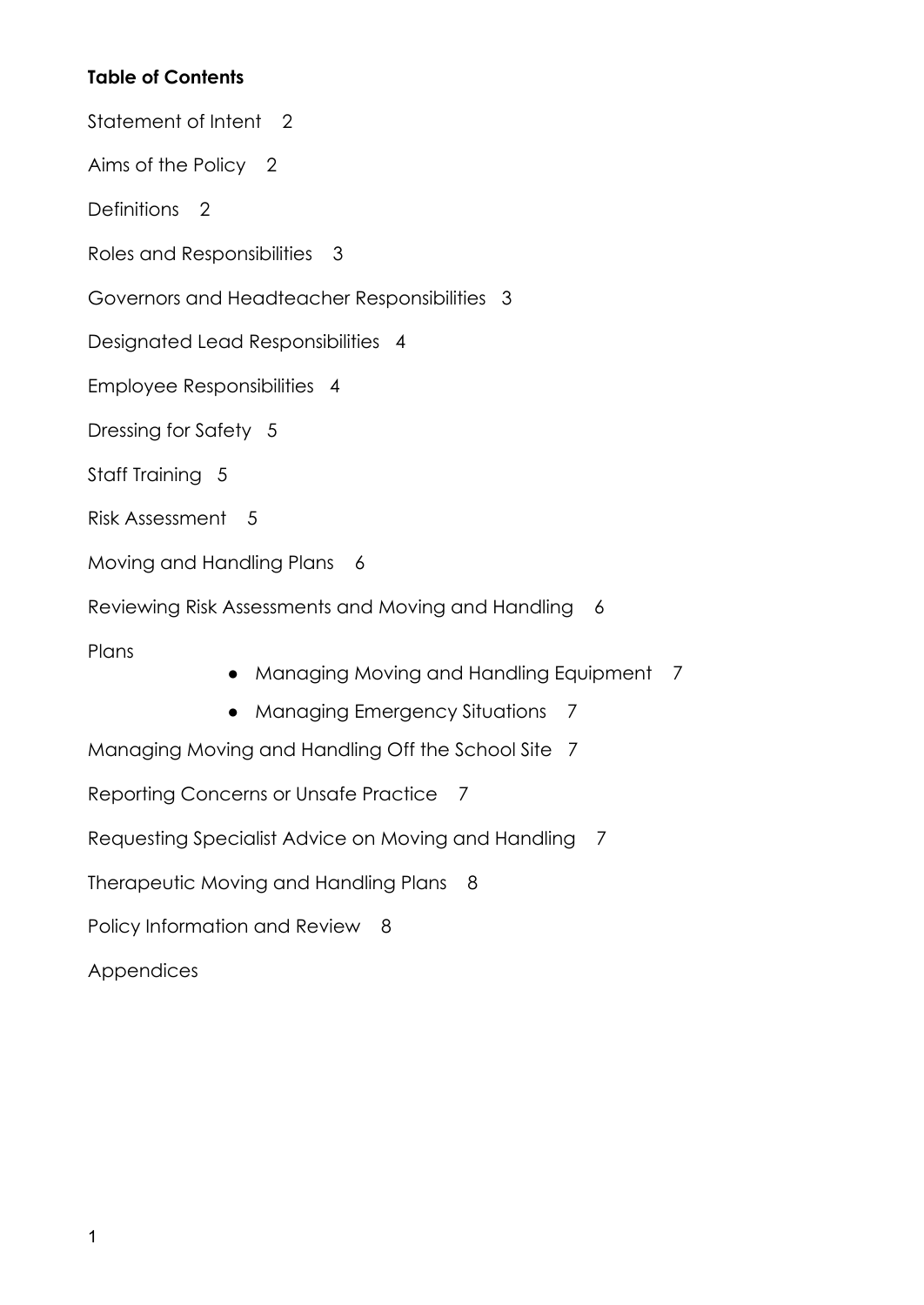# **1. Statement of Intent**

Medlock Primary School recognises its duties to both provide access to the curriculum for children and young people (CYP) with mobility needs and to ensure the health, safety and welfare of its employees, CYP and others affected by moving and handling activities as far as is reasonably practicable.

The policy covers the moving and handling of CYP with mobility needs in schools. It highlights the balance between maintaining the duty of care the school has for keeping CYP safe against ensuring that employees are competent, resourced and equipped to practice high standards of moving and handling*.*

The primary intention of this policy is to prevent injury to employees and/or CYP. It will also provide a framework to assist schools in the implementation of the policy.

This 'Moving and Handling of CYP with Mobility Needs in School Policy' complies with the requirements of:

- The Manual Handling Operations Regulations 1992 (MHOR),
- The Health and Safety at Work Act 1974,
- Lifting Operations and Lifting Equipment Regulations 1998 (LOLER)
- The Reporting of Incidents, Diseases and Dangerous Occurrences Regulations 1995 (RIDDOR),
- Provision and Use of Work Equipment Regulations 1998 (PUWER).
- Equality Act 2010.

This policy applies to all employees employed directly by the school involved in moving and handling activities for CYP with mobility needs. Staff not employed directly by the school SHOULD ONLY be involved in moving and handling of CYP with mobility needs in school if they have received appropriate training.

This policy will be reviewed every 3 years or sooner if required. The Governing Body has ratified this policy and the Headteacher takes responsibility for overseeing effective implementation of this policy on a day to day basis.

# **2. Aims of the Policy**

The overall aims of the policy are to:

**Ensure full access to the curriculum** and participation in the life of the school for CYP with mobility needs and maintain their dignity and right to privacy. Within the limits of their ability, CYP should be encouraged to move independently and to take responsibility for their own safety as well as that of others.

**Implement and maintain safe systems of work** through risk assessment and development of Moving and Handling Plans that give clear operational procedures to ensure safe practice for CYP and/or employees.

#### **3. Definitions**

**Manual Handling:** According to the Manual Handling Operations Regulations 1992, manual handling means:

*"*any transporting or supporting of a load (including the lifting, putting down, pushing, pulling, carrying or moving thereof) by hand or bodily force,*"* and extends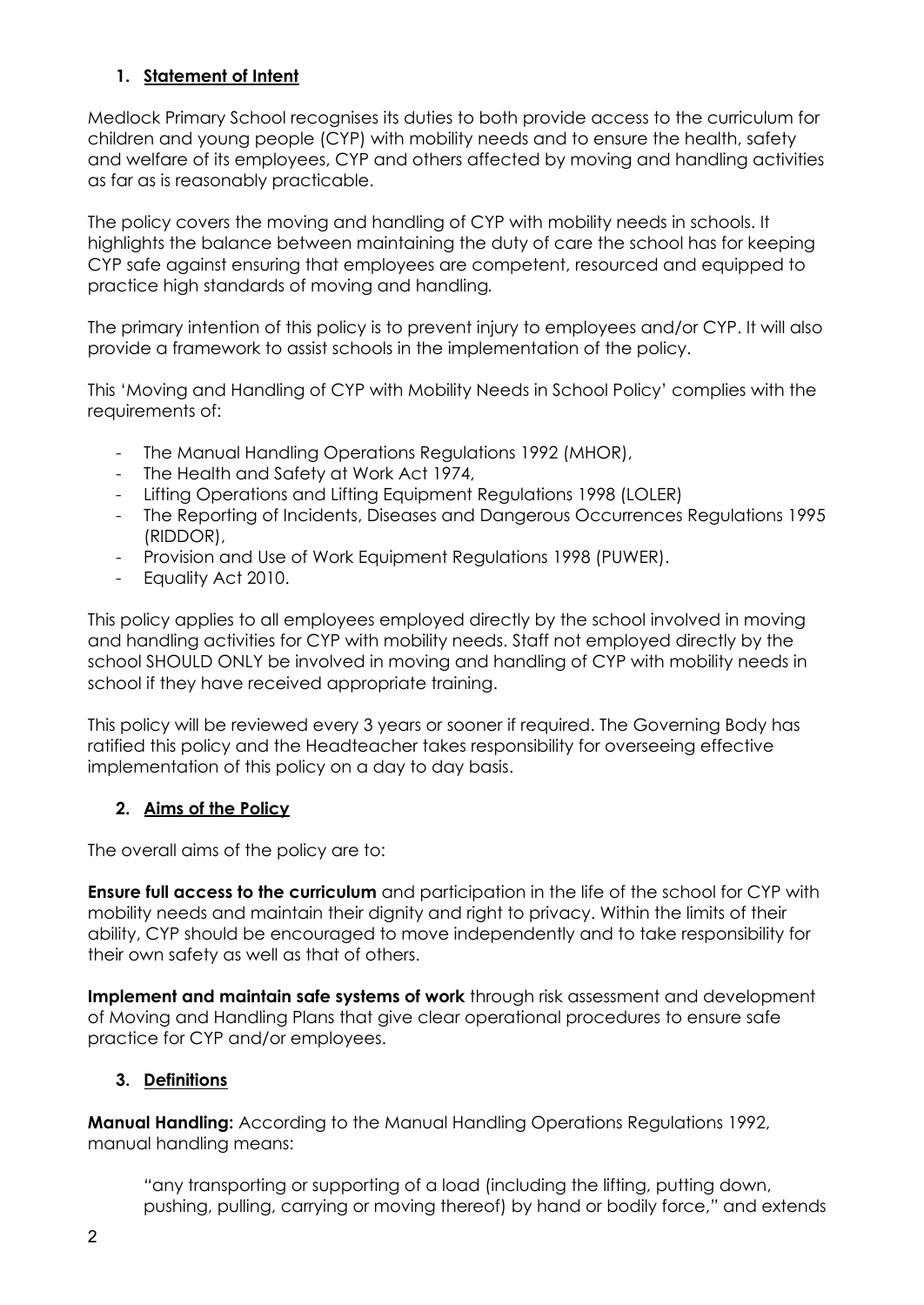to the force required to move or restrain any animate or inanimate object. It also includes "any twisting, bending, stretching or other awkward posture you may get in whilst doing a task".

**Moving and Handling Risk Assessment:** a document which identifies what could cause harm during a moving and handling activity, the risk of potential injury and ways the risk can be reduced.

**Moving and Handling Plan:** a written plan for CYP that details the safe handling procedures for specific moving and handling activities.

#### **4. Roles and Responsibilities**

Medlock Primary School will make arrangements to provide appropriate training for all staff involved in the 'moving and handling' of CYP in school.

The school will carry out risk assessments of all hazardous or potentially hazardous moving and handling activities and to avoid or reduce the risks as far as is reasonably practicable.

Where appropriate, Medlock Primary School will seek out expert advice (Lancasterian, Rodney House etc) to ensure medical plans are accurate to a pupils needs.

All teaching staff that work with a CYP with mobility needs will follow the medical plan. They will also only move and handle the CYP with mobility needs in line with the training they have received.

*Ref: The Manual Handling Operations Legislation (1992) Amended 2004 and the Health and Safety at Work Act (1974).*

# **4.1 Governor and Headteacher Responsibilities**

Patricia O'Dwyer, as Inclusion Lead (incorporating the roles of DSL and SENDCo) is directly responsible for any CYP with mobility needs being identified and that employees who carry out moving and handling activities are competent, capable and appropriately trained. In addition she will;

- Ensure there are sufficient staff trained to adequately support the needs of CYP with mobility needs in school;
- Provide regular refresher training (at least every 12-18 months) for all employees involved in supporting the moving and handling of children and young people with mobility needs;
- Maintain and update records of employees receiving moving and handling training;
- Ensure all employees are aware of their responsibilities in the full implementation of moving and handling legislation, policies and assessment procedures;
- Ensure the provision of appropriate mechanical aids/equipment as recommended in the moving and handling risk assessment and moving and handling plan;
- Ensure any equipment used in school for the moving and handling of CYP is safe and available for use, e.g. charged up, checked at required intervals, serviced and faults reported according to Lifting Operations and Lifting Regulations, 1998 (LOLER);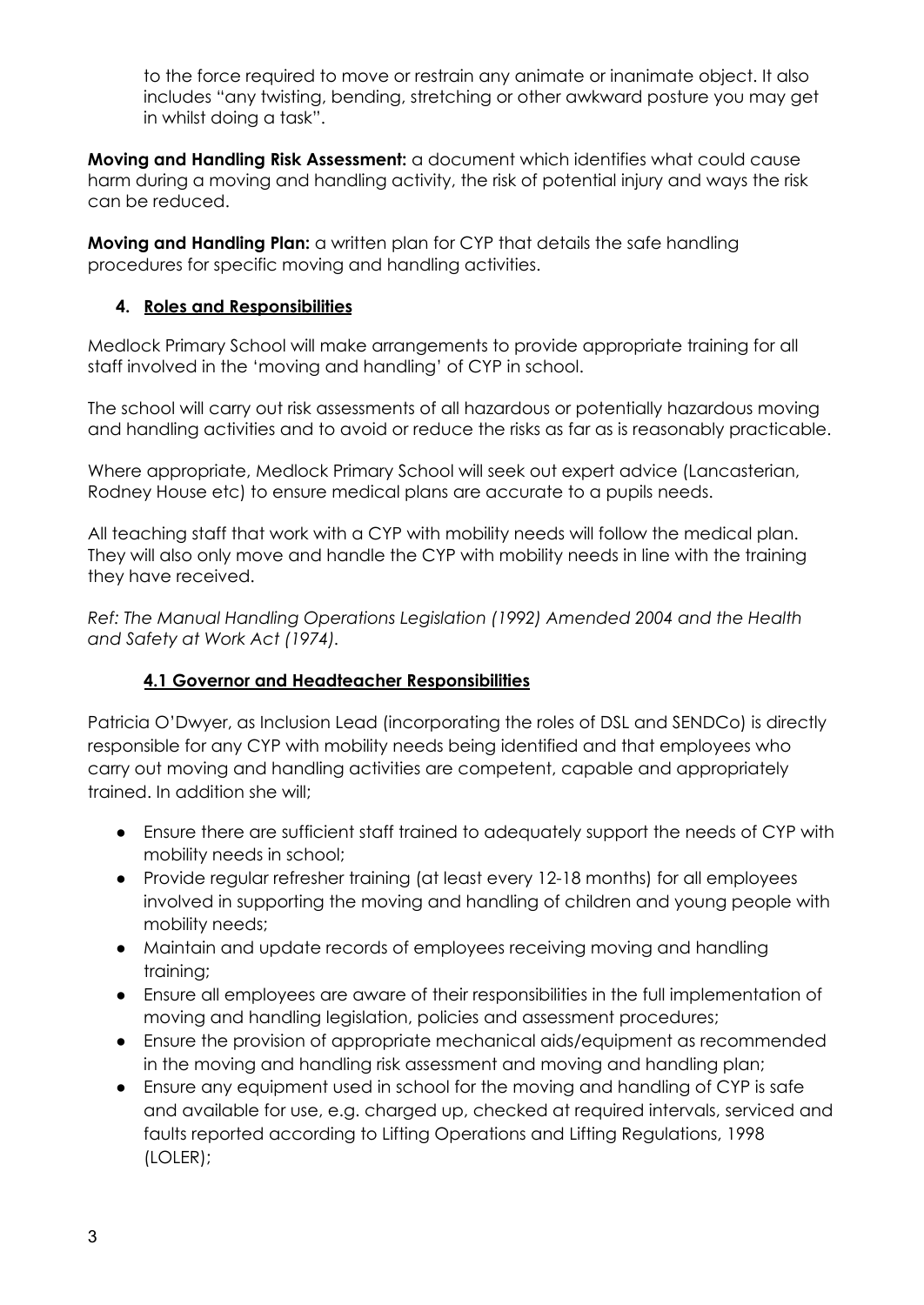- Make reasonable allowances for employees who become pregnant or develop a medical condition which may affect their ability to perform the required moving and handling activities;
- Monitor all accidents and incidents and ensure they are recorded using agreed systems (please specify agreed system);
- Ensure all employees are aware of this policy and have read and understood relevant risk assessments, moving and handling plans and any personal emergency evacuation plans including those carried out off site such as during trips, visits, swimming lessons and residentials.

# **4.2 Designated Lead Responsibilities**

The Inclusion lead will;

- Identify the pupils in school who require support with moving and handling.
- Ensure all pupils requiring support with moving and handling have full access and participation in the life of the school and have a right to dignity and privacy.
- Oversee and monitor that safe systems of work (Moving and Handling Plans) are implemented and moving and handling plans are followed.
- Ensure that operational and organisational systems support safe practice and safe use of equipment.
- Maintain records of staff training and equipment checks and ensure it they are kept up to date.
- Ensure moving and handling plans are regularly reviewed and updated as appropriate.

# **4.3 Employee Responsibilities**

All employees have a legal duty to:

- Take reasonable care of the health and safety of themselves and others who may be affected by their actions (colleagues, parents, children and young people, other professionals in school)
- Be aware that they are responsible for their actions and omissions in practice. Employees must be aware that they can be in breach of the Health and Safely at Work Act 1974 if they don't comply with their responsibilities.

Ref: Health and Safely at Work Act 1974

All employees must;

- be aware of their role and the role of others in ensuring that moving and handling policies and procedures are followed to develop and maintain safe working practices.
- Undertake any specified training in order to fulfil their duties and NOT carry out moving and handling duties without receiving appropriate moving and handling training.
- Evaluate their individual capability to carry out moving and handling activities prior to undertaking any such tasks.
- Monitor and report any changes (temporary or permanent) which may affect their **individual capability** to carry out moving and handling activities to the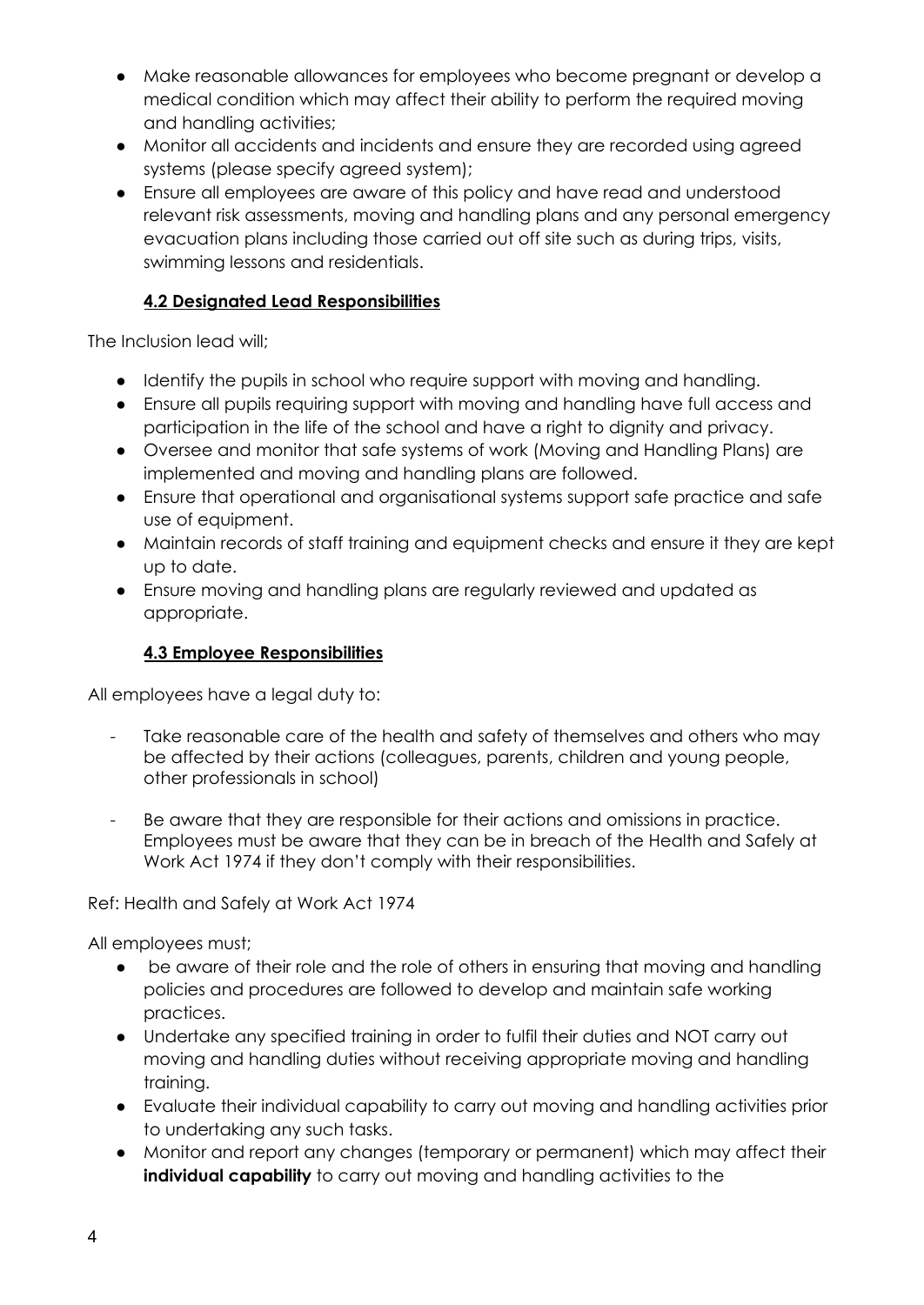Headteacher/line manager/named designated lead (e.g. any medical conditions including pregnancy).

- Co-operate with the Headteacher to allow him/her to comply with health and safety duties.
- Follow the moving and handling plans agreed and written for each CYP.
- Report any accident or incident to the named designated lead and record it appropriately according to school procedures.

# **5. Dressing for Safety**

Staff involved in moving and handling should wear appropriate clothing and footwear to ensure their own and pupils' safety.

# **6. Staff Training**

Medlock Primary School has a legal duty to:

- Ensure that all employees who undertake moving and handling activities and care for children/ young people with mobility needs receive relevant training in safer handling techniques.

Ref: Moving and Handling Regulations (1992)

Moving and handling training provided for staff working with CYP with mobility needs in school should:

- Focus on the safe moving and handling of children and young people;
- Include instruction on safe handling techniques, back care and relevant legislation;
- Include practical training on safe use of specialist equipment and implementation of safe handling techniques;
- Cover the identification of hazardous handling situations and procedures to be followed when unsafe handling is observed;
- Provide skills that will enable staff to recognise when changes need to be made to existing moving and handling plans due to changes in circumstance affecting either the employee or the CYP.

Employees should not undertake or assist in any moving and handling activities or use handling equipment until they have received training.

Following training it is good practice for employees to work with an experienced member of staff.

It is good practice for training to be updated every 18 months to 2 years according to the Health and Safety at Work Act, 1974.

# **7. Risk Assessment**

Medlock Primary School has a legal duty to:

- *Avoid* any hazardous moving and handling where possible.
- Where is it NOT possible to avoid moving and handling activities it is necessary to a*ssess* those moving and handling activities that cannot be avoided
- Reduce the risk of injury associated with the moving and handling activities as far as is reasonably practicable.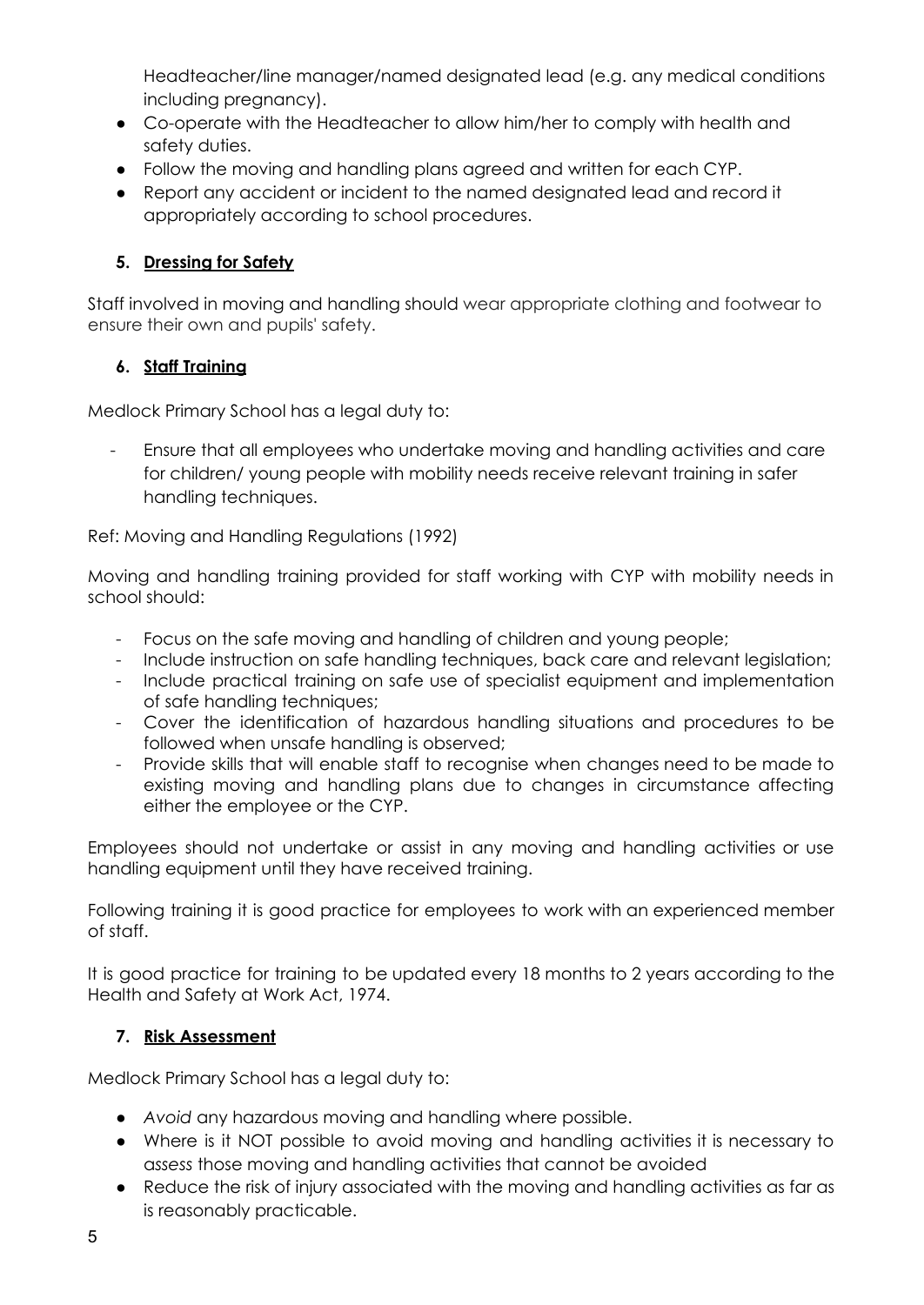Ref: Manual Handling Operations Regulations (1992)

When a moving and handling need is identified for a child or young person, an individual risk assessment **MUST** be carried out.

A risk assessment must be carried out **before** the employees and/or CYP are put at risk and MUST take account of risks both to the employees and the children and young people.

The risk assessment should be carried out by staff who have received appropriate and sufficient training and in conjunction with school employees responsible for carrying out the moving and handling activities.

The risk assessment should:

- Identify any hazards that have the potential to cause harm during a moving and handling activity e.g. transferring a pupil from wheelchair to chair;
- Decide who might be harmed and how;
- Evaluate the risks and decide on ways to reduce the level of risk.

**ALL** risk assessments and moving and handling plans should be clearly recorded and available for reference at any time.

Risk assessments of moving and handling activities should be completed using **TILE (See further guidance in Appendix 1)**:

- **T**ask what physical actions are carried out by the handler to complete an activity e.g. pushing, pulling, twisting and the frequency of repetition of the movements.
- **I**ndividual who is doing the moving and handling and any factors affecting this such as confidence, health problems, pregnancy and training.
- **Load** who is being moved during the activity, that is the impact of the individual needs of the CYP such as muscle tone, communication, vision or hearing impairment, impact of other medical conditions.
- **E**nvironment where is the activity taking place and the impact on the moving and handling task such as space, floor conditions.

There are many examples of factors impacting on TILE which must be considered on an individual basis.

#### **8. Moving and Handling Plans**

Once a risk assessment has been carried out, actions taken to manage the relevant risks should be documented as a 'Moving and Handling Plan'.

This will detail;

- Specific training appropriate to the moving and handling activity;
- What specialist equipment is required;
- Staffing levels and safe moving and handling techniques.

#### **9. Review of Risk Assessments and Moving and Handling Plans**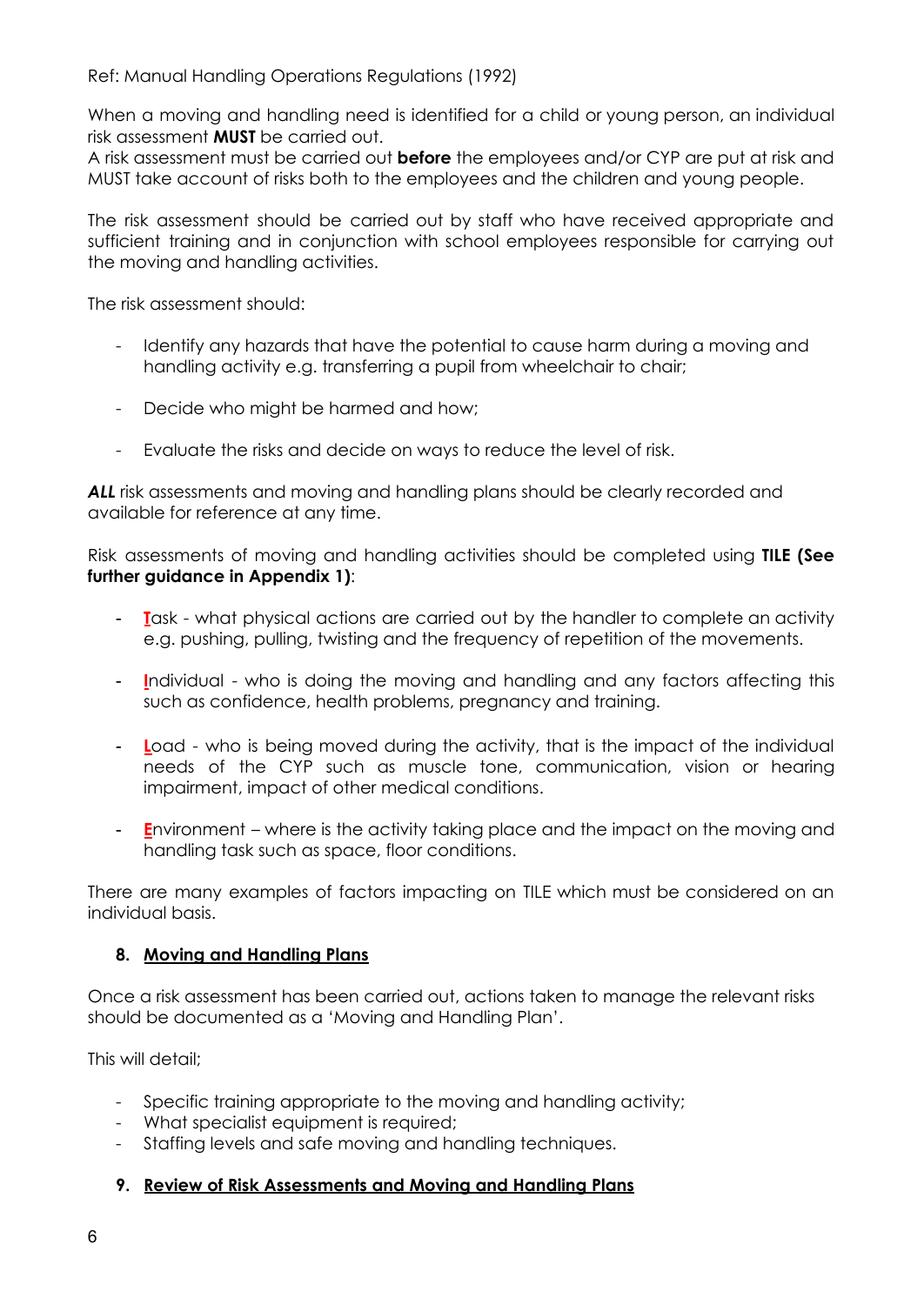The moving and handling plan will identify any aids and equipment required to support the CYP safely. Where equipment is used it should be suitable for the moving and handling activity.

*ALL* employees using moving and handling equipment *MUST* be trained in its use. Training on safe use of equipment should be part of mandatory moving and handling training.

Headteachers must ensure all lifting equipment and accessories such as hoist, slings, changing beds are thoroughly examined by a competent person every 6 months in accordance with the Lifting Operations and Lifting Equipment Regulations, 1998 (LOLER) and maintained as required by the Provision and Use of Work Equipment Regulations, 1998 (PUWER).

A record of the maintenance and the certificate of the examination of lifting equipment and accessories must be kept on the premises.

All equipment must be kept clean and hygienic.

Employees should undertake a visual inspection of equipment prior to each use and be informed if they are not to use any equipment if it is defective. In the event of any fault being identified, the equipment should be labelled "**DO NOT USE"** taken out of use immediately and brought to the attention of the Headteacher/named designated lead for moving and handling in school.

#### **10. Managing Emergency Situations**

CYP who require assistance when moving for the purposes of emergency evacuation should have a personal emergency evacuation plan (PEEP) which should be available to all employees (See sample PEEP proforma in the appendices.)

It is the responsibility of the (name /role) to ensure that a PEEP is completed.

#### **11. Managing Moving and Handling Off the School Site**

CYP who require moving and handling support during the school day are likely to also need support during off site trips, visits and residentials. Risk assessments for off-site trips, visits and residentials must specify how safe moving and handing will be achieved. Please see the LOIS sample risk assessment proformas for guidance (See Appendix 2).

It is the responsibility of the (name /role) to ensure that these are complete.

#### **12. Reporting Concerns or Unsafe Practice**

Any concerns identified which may require changes to be made to the risk assessment and moving and handling plan should be reported immediately to the named designated lead with responsibility for moving and handling in school *(Specify agreed reporting procedure).*

#### **13. Requesting Specialist Advice on Moving and Handling**

School may identify the need for a moving and handling risk assessment to be carried out by a 'moving and handling' specialist.

Examples include: